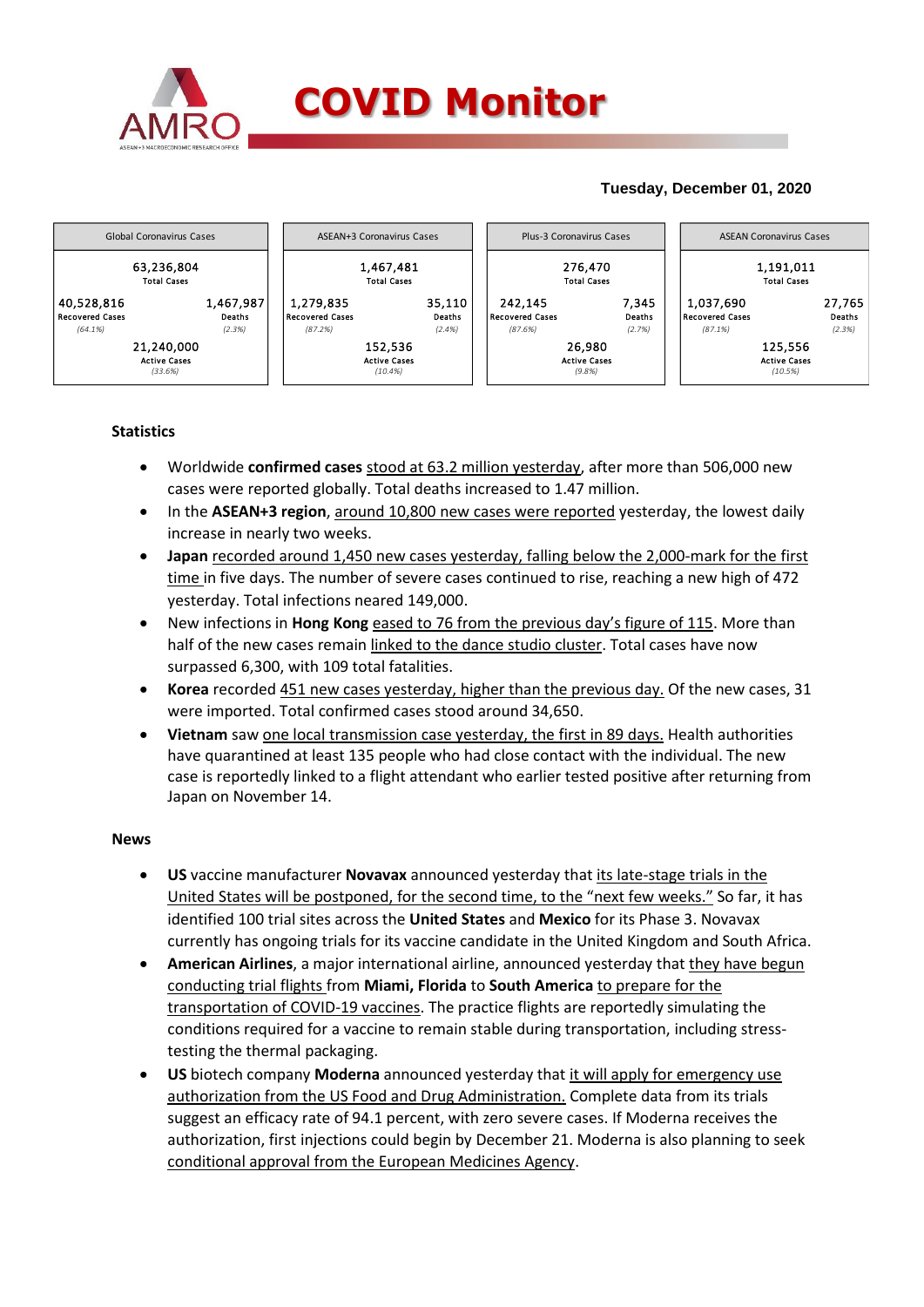

# **COVID Monitor**

Data as of 30/11/2020

#### Overview of Confirmed COVID-19 Cases

| Economy              | <b>Total</b><br>Cases | Cases per 1M<br><b>Population</b> | <b>New</b><br>Cases | <b>New Cases</b><br>per 1M Pop. | <b>New Cases</b><br>$(7$ -day avg) <sup>1</sup> | <b>ANew</b><br>Cases | ∆% New<br>Cases | Total<br><b>Deaths</b> | <b>New</b><br><b>Deaths</b> | <b>Fatality</b><br>Rate (%) | Total<br>Recovered | Recovery<br><b>Rate (%)</b> | <b>Active</b><br>Cases | Resolved<br>cases $(%)2$ |
|----------------------|-----------------------|-----------------------------------|---------------------|---------------------------------|-------------------------------------------------|----------------------|-----------------|------------------------|-----------------------------|-----------------------------|--------------------|-----------------------------|------------------------|--------------------------|
| Global               | 63,236,804            |                                   | 506,078             |                                 |                                                 | 19,533               | 0.8             | 1,467,987              | 8,670                       | 2.3                         | 40,528,816         | 64.1                        | 21,240,000             | 66.4                     |
| ASEAN+3              | 1,467,481             |                                   | 10,830              |                                 |                                                 | $-2,929$             | 0.7             | 35,110                 | 194                         | 2.4                         | 1,279,835          | 87.2                        | 152,536                | 66.4                     |
| Plus-3               | 276,470               |                                   |                     |                                 |                                                 | $-582$               | 0.7             | 7,345                  | 19                          | 2.7                         | 242,145            | 87.6                        | 26,980                 | 89.6                     |
|                      |                       |                                   | 1,986<br>8,844      |                                 |                                                 |                      |                 |                        |                             |                             | 1,037,690          |                             |                        |                          |
| <b>ASEAN</b>         | 1,191,011             |                                   |                     |                                 |                                                 | $-2,347$             | 0.7             | 27,765                 | 175                         | 2.3                         |                    | 87.1                        | 125,556                | 89.0                     |
| China                | 86,542                | 62                                | 12                  | 0.0                             |                                                 | $-6$                 | 0.0             | 4,634                  | $\Omega$                    | 5.4                         | 81,627             | 94.3                        | 281                    | 99.7                     |
| Hong Kong, China     | 6,314                 | 827                               | 76                  | 10.0                            |                                                 | $-39$                | $1.2$           | 109                    | 0                           | 1.7                         | 5,344              | 84.6                        | 861                    | 86.4                     |
| Japan                | 148,962               | 1,185                             | 1,447               | 11.5                            |                                                 | $-611$               | $1.0$           | 2,076                  | 19                          | 1.4                         | 127,289            | 85.5                        | 19,597                 | 86.8                     |
| Korea                | 34,652                | 666                               | 451                 | 8.7                             |                                                 | 74                   | 1.3             | 526                    | 0                           | 1.5                         | 27,885             | 80.5                        | 6,241                  | 82.0                     |
|                      |                       |                                   |                     |                                 |                                                 |                      |                 |                        |                             |                             |                    |                             |                        |                          |
| Indonesia            | 538,883               | 1,997                             | 4,617               | 17.1                            |                                                 | $-1,650$             | 0.9             | 16,945                 | 130                         | 3.1                         | 450,518            | 83.6                        | 71,420                 | 86.7                     |
| Malaysia             | 65,697                | 1,978                             | 1,212               | 36.5                            |                                                 | $-97$                | 1.9             | 360                    | $\overline{3}$              | 0.5                         | 54,759             | 83.4                        | 10,578                 | 83.9                     |
| Philippines          | 431,630               | 3,922                             | 1,766               | 16.0                            |                                                 | $-301$               | 0.4             | 8,392                  | 19                          | 1.9                         | 398,658            | 92.4                        | 24,580                 | 94.3                     |
| Singapore            | 58,218                | 10,210                            | 5                   | 0.9                             |                                                 | $-3$                 | 0.0             | 29                     | $\pmb{0}$                   | 0.0                         | 58,134             | 99.9                        | 55                     | 99.9                     |
| Thailand             | 4,008                 | 59                                | 10                  | 0.1                             |                                                 | $-11$                | 0.3             | 60                     | $\mathbf{0}$                | 1.5                         | 3,811              | 95.1                        | 137                    | 96.6                     |
|                      |                       |                                   |                     |                                 |                                                 |                      |                 |                        |                             |                             |                    |                             |                        |                          |
| Brunei Darussalam    | 150                   | 333                               | 0                   | 0.0                             |                                                 | 0                    | 0.0             | 3                      | $\mathbf 0$                 | 2.0                         | 145                | 96.7                        | $\overline{2}$         | 98.7                     |
| Cambodia             | 326                   | 19                                | 3                   | 0.2                             |                                                 | $-5$                 | 0.9             | $\mathbf 0$            | 0                           | 0.0                         | 304                | 93.3                        | 22                     | 93.3                     |
| Lao PDR              | 39                    | 5                                 | $\mathbf 0$         | 0.0                             |                                                 | $\mathbf 0$          | 0.0             | $\mathbf 0$            | $\mathbf 0$                 | 0.0                         | 26                 | 66.7                        | 13                     | 66.7                     |
| Myanmar              | 90,713                | 1,699                             | 1,227               | 23.0                            |                                                 | $-282$               | 1.4             | 1941                   | 23                          | 2.1                         | 70156              | 77.3                        | 18,616                 | 79.5                     |
| Vietnam              | 1,347                 | 14                                | $\overline{4}$      | 0.0                             |                                                 | $\overline{2}$       | 0.3             | 35                     | $\mathbf 0$                 | 2.6                         | 1,179              | 87.5                        | 133                    | 90.1                     |
|                      |                       |                                   |                     | 64.8                            |                                                 | $-1,405$             | 0.1             |                        |                             | 2.9                         |                    |                             |                        |                          |
| Belgium              | 577,345               | 50,130                            | 746                 |                                 |                                                 |                      |                 | 16,645                 | 98                          |                             |                    |                             |                        |                          |
| France               | 2,221,535             | 34,181                            | 3,980               | 61.2                            |                                                 | $-5,804$             | 0.2             | 52,383                 | 406                         | 2.4                         |                    |                             |                        |                          |
| Germany              | 1,069,912             | 12,894                            | 14,221              | 171.4                           |                                                 | 11,024               | 1.3             | 16,694                 | 388                         | 1.6                         | 749,219            | 70.0                        | 303,999                | 71.6                     |
| Italy                | 1,601,554             | 26,589                            | 16,376              | 271.9                           |                                                 | $-4,270$             | 1.0             | 55,576                 | 672                         | 3.5                         | 757,507            | 47.3                        | 788,471                | 50.8                     |
| Netherlands          | 531,930               | 30,781                            | 13,020              | 753.4                           |                                                 | 7,435                | 2.5             | 9,453                  | 104                         | 1.8                         | ٠                  | $\overline{\phantom{a}}$    |                        | $\sim$                   |
| Spain                | 1,648,187             | 35,168                            | 19,979              | 426.3                           |                                                 | 19,979               | $1.2$           | 45,069                 | 401                         | 2.7                         | 150,376            | 9.1                         | 53,521                 | 96.8                     |
| Switzerland          | 327,072               | 37,825                            | 8,782               | 1,015.6                         |                                                 | 8,782                | 2.8             | 4,815                  | 165                         | 1.5                         | 250,200            | 76.5                        | 72,057                 | 78.0                     |
| United Kingdom       | 1,633,733             | 24,292                            | 16,406              | 243.9                           |                                                 | 4,251                | 1.0             | 58,545                 | 300                         | 3.6                         |                    | $\sim$                      |                        | $\overline{\phantom{a}}$ |
| Brazil               | 6,335,878             | 29,974                            | 21,138              | 100.0                           |                                                 | $-3,330$             | 0.3             | 173,120                | 287                         | 2.7                         | 5,597,802          | 88.4                        | 564,956                | 91.1                     |
|                      | 381,557               | 10,090                            | 7,895               | 208.8                           |                                                 | 2,512                | 2.1             | 12,147                 | 101                         | 3.2                         | 304,595            | 79.8                        | 64,815                 | 83.0                     |
| Canada               |                       |                                   |                     |                                 |                                                 |                      |                 |                        |                             |                             |                    |                             |                        |                          |
| Argentina            | 1,424,533             | 31,273                            | 5,726               | 125.7                           |                                                 | 294                  | 0.4             | 38,730                 | 257                         | 2.7                         | 1,257,227          | 88.3                        | 128,576                | 91.0                     |
| Mexico               | 1,113,543             | 8,762                             | 6,472               | 50.9                            |                                                 | 804                  | 0.6             | 105,940                | 285                         | 9.5                         | 824,355            | 74.0                        | 204,022                | 81.7                     |
| Peru                 | 962,530               | 29,324                            | 0                   | 0.0                             |                                                 | $-2,162$             | 0.0             | 35,923                 | $\mathbf 0$                 | 3.7                         | 893,061            | 92.8                        | 33,546                 | 96.5                     |
| <b>United States</b> | 13,480,174            | 40,719                            | 156,973             | 474.2                           |                                                 | 18,198               | $1.2$           | 266,802                | 1,160                       | 2.0                         | 5,146,319          | 38.2                        | 8,067,053              | 40.2                     |
| Australia            | 27,912                | 1,075                             | 10                  | 0.4                             |                                                 | $\mathbf 0$          | 0.0             | 908                    | $\mathbf 0$                 | 3.3                         | 25,602             | 91.7                        | 1,402                  | 95.0                     |
| India                | 9,462,809             | 6,909                             | 31,118              | 22.7                            |                                                 | $-7,654$             | 0.3             | 137,621                | 482                         | 1.5                         | 8,889,585          | 93.9                        | 435,603                | 95.4                     |
|                      | 962,070               | 11,433                            | 13,321              | 158.3                           |                                                 | 371                  | 1.4             | 48,246                 | 372                         | 5.0                         | 668,151            | 69.4                        | 245,673                | 74.5                     |
| Iran                 |                       |                                   |                     |                                 |                                                 | $-344$               |                 |                        | 364                         |                             |                    |                             |                        |                          |
| Russia               | 2,275,936             | 15,523                            | 26,046              | 177.6<br>6.7                    |                                                 |                      | 1.2             | 39,491                 |                             | 1.7                         | 1,763,493          | 77.5                        | 472,952                | 79.2                     |
| Saudi Arabia         | 357,360               | 10,280                            | 232                 |                                 |                                                 | 15                   | 0.1             | 5,896                  | 12                          | 1.6                         | 346,802            | 97.0                        | 4,662                  | 98.7                     |
| South Africa         | 790,004               | 13,228                            | 2,302               | 38.5                            |                                                 | $-261$               | 0.3             | 21,535                 | 58                          | 2.7                         | 731,242            | 92.6                        | 37,227                 | 95.3                     |

Source: Haver Analytics, sourced from Johns Hopkins University; AMRO staff calculations.<br>Notes: New cases since previous day. Δ% refers to percentage change since previous day. Fatality rate measured as deaths per confirme